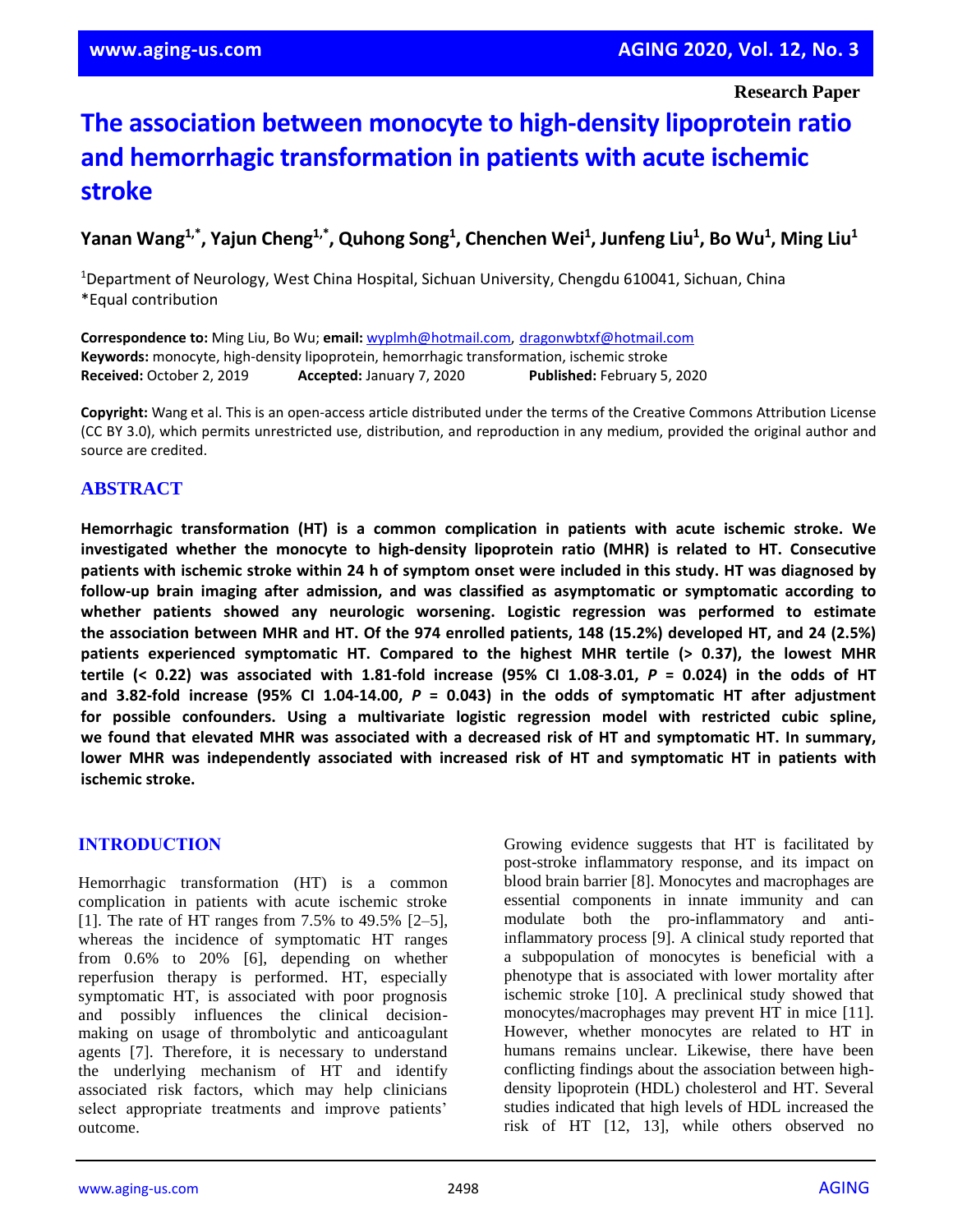association [14]. Recently, the monocyte to HDL cholesterol ratio (MHR), which combines proinflammatory and anti-inflammatory process, is found to be a novel prognostic marker of cardiovascular diseases [15], immune system diseases [16] and rheumatic disease [17]. However, evidence on the association between MHR and HT is limited.

In the present study, we aimed to investigate the association between MHR and HT in patients with ischemic stroke.

# **RESULTS**

#### **Baseline characteristics**

During the study period, 1035 patients with ischemic stroke patients met the study criteria, of whom 61 (5.9%) were excluded: 25 patients had HT on admission, 32 patients did not undergo a second computed tomography (CT) or magnetic resonance imaging (MRI) scan and 4 patients lacked data on serum monocyte or HDL within 24 h of hospital admission. Finally, 974 patients were included in this study. The median age was 69 years (interquartile ranges [IQR]: 58–78) and 573 (58.8%) subjects were males. Baseline characteristics are presented in Table 1.

A total of 148 (15.2%) patients developed HT and 24 (2.5%) patients experienced symptomatic HT. In comparison to patents without HT, those with HT were significantly older  $(70.7 \pm 12.5 \text{ vs. } 66.8 \pm 13.8, P =$ 0.001) and contained a significantly smaller proportion of males (45.9% vs. 61.1%, *P* < 0.001). HT group comprised a higher frequency of atrial fibrillation  $(30.4\% \text{ vs. } 14.0\%, P < 0.001)$  and large infarct size (60.8% vs. 15.9%,  $P < 0.001$ ) as well as significantly higher NIHSS score on admission (14 vs.  $5, P < 0.001$ ). In addition, patients with HT had lower values of systolic blood pressure (143 ± 23 vs. 148 ± 24 mmHg, *P*  $= 0.009$ ), monocyte count (0.32 vs. 0.36,  $P = 0.016$ ), triglyceride (1.09 vs 1.34 mmol/L,  $P < 0.001$ ) and lowdensity lipoprotein cholesterol (2.46 vs. 2.54 mmol/L, *P* = 0.032), but had higher HDL (1.32 vs. 1.22 mmol/L, *P* = 0.008). HT group was less likely to receive antiplatelets  $(83.8\% \text{ vs. } 93.0\%, P < 0.001)$  and lipidlowering agents (86.5% vs. 93.2%,  $P = 0.005$ ), but more likely to receive thrombolysis (16.2% vs. 9.0%,  $P =$ 0.007) and thrombectomy (15.5% vs. 6.4%, *P* < 0.001).

#### **Association between MHR and HT**

MHR in healthy controls was significantly lower than that in ischemic stroke patients  $(0.26 \text{ vs. } 0.29, P \leq$ 0.001). Moreover, patients with HT had a significantly lower MHR compared to those without HT (0.25 vs. 0.30, *P* < 0.001; Table 1). Similar results were observed when patients were categorized by symptomatic HT or not (0.23 vs. 0.29, *P* < 0.001; Table 1).

In multivariate logistic regression analysis, the MHR as a continuous variable was inversely associated with HT (odds ratio [OR] 0.22 per 1 standard deviation [SD] increase, 95% CI 0.06-0.78,  $P = 0.02$ ). When MHR was classified into tertiles (Tertile  $1: 0.22$ ; Tertile  $2: 0.22$ -0.37; Tertile  $3:$  > 0.37), the crude OR of HT in the lowest tertile was 1.85 (95% confidence interval [CI] 1.21-2.82,  $P = 0.004$ ) compared with the highest tertile (Table 2). After adjustment for covariates, the lowest tertile group still had a significant higher risk of HT than highest tertile group (model 1: OR 1.75, 95% CI 1.06-2.89, *P* = 0.029; model 2: OR 1.81, 95% CI 1.08- 3.01,  $P = 0.024$ ) (Table 2). Similarly, the lowest tertile of MHR was associated with 3.82-fold increase in the odds of symptomatic HT  $(95\% \text{ CI } 1.04-14.00, P =$ 0.043) when compared with highest tertile after adjusting for NIHSS and large infarct size. Further analyses using restricted cubic spline regression showed that elevated MHR was associated with a decreased risk of HT and symptomatic HT (Figure 1).

In subgroup analysis, the relationship between MHR and HT was not altered by age ( $\leq 60$  versus  $\geq 60$ ), sex (male versus female), atrial fibrillation, stroke subtype (cardioembolism versus non-cardioembolism), alcohol consumption, baseline NIHSS score (< 15 versus  $\ge$  15), baseline systolic blood pressure  $($  < 140 versus  $\geq$  140), low-density lipoprotein cholesterol  $\leq 2.52$  versus  $\geq$ 2.52), antiplatelets used after admission, and reperfusion therapy (thrombolysis/thrombectomy). No significant interaction was observed (*P* for interaction > 0.05 for all; Figure 2).

#### **DISCUSSION**

We provided preliminary evidence about the relationship between MHR and HT in patients with acute ischemic stroke. Our study indicated that low MHR was independently associated with increased risk of HT and symptomatic HT, after adjustment for important confounders. The results remained consistent across subgroups stratified by age, sex, atrial fibrillation, stroke subtype, stroke severity, and those with or without antiplatelet and reperfusion therapy.

In the present study, the incidence of HT was 15.2%, which fell within the broad range of 7.5% - 49.5% reported in previous studies [2–5]. The low rate of symptomatic HT (2.5%) could be explained by the inclusion of a non-selected cohort of consecutive patients regardless of whether thrombolysis/thrombectomy is performed. Nevertheless, we confirmed the established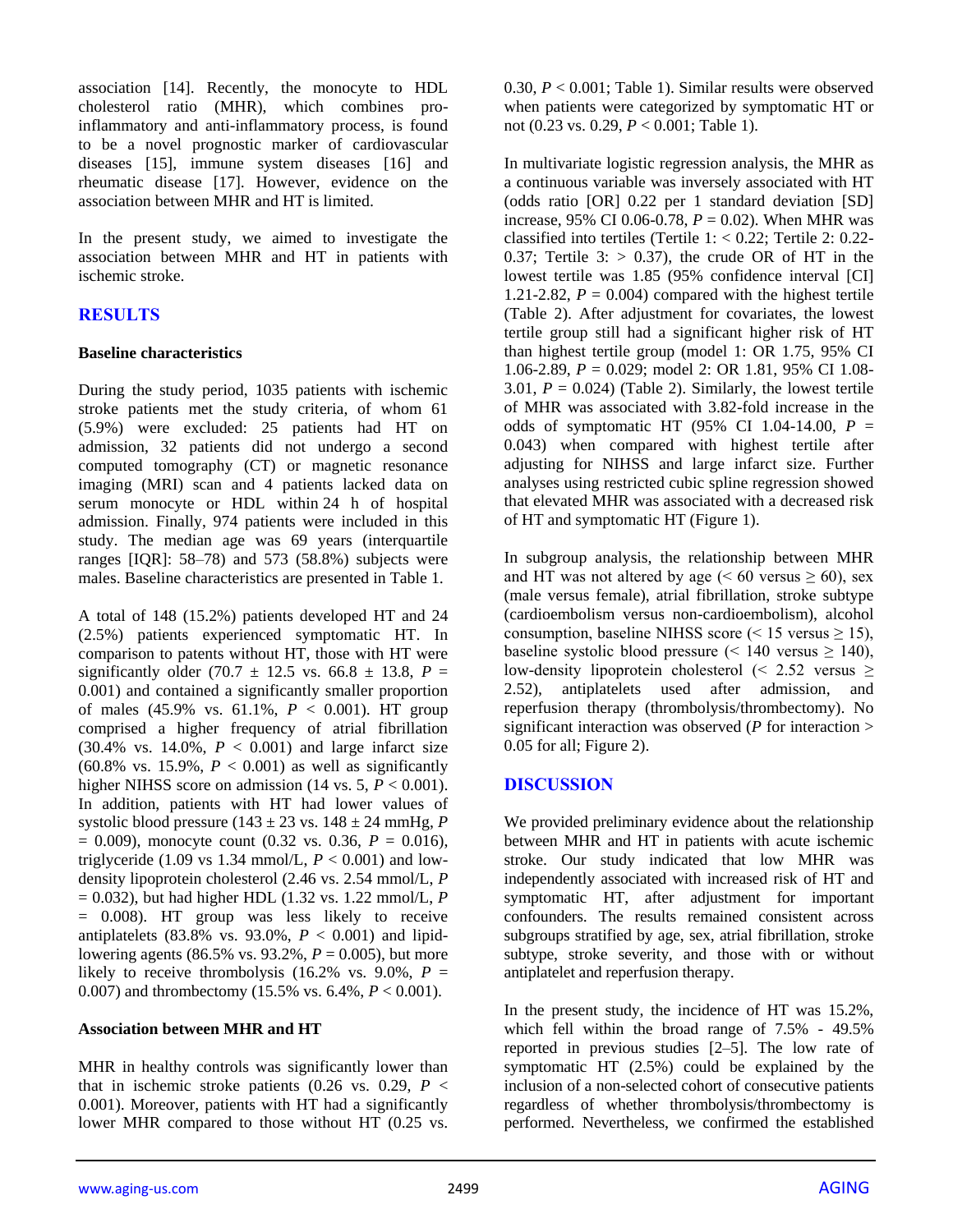|                                                   | No HT $(n=826)$     | $HT(n=148)$         | P-value | No symptomatic HT<br>$(n=950)$ | <b>Symptomatic HT</b><br>$(n=24)$ | P-value |
|---------------------------------------------------|---------------------|---------------------|---------|--------------------------------|-----------------------------------|---------|
| Demographics                                      |                     |                     |         |                                |                                   |         |
| Age (years)                                       | $66.8 \pm 13.8$     | 70.7(12.5)          | 0.001   | $67 \pm 14$                    | $74 \pm 12$                       | 0.012   |
| Male, n (%)                                       | 505(61.1)           | 68 (45.9)           | < 0.001 | 560 (58.9)                     | 13 (54.2)                         | 0.678   |
| Medical history                                   |                     |                     |         |                                |                                   |         |
| Hypertension, n (%)                               | 446 (54.0)          | 81 (54.7)           | 0.869   | 513 (54.0)                     | 14 (58.3)                         | 0.674   |
| Diabetes mellitus, n (%)                          | 176(21.3)           | 30(20.3)            | 0.776   | 201 (21.2)                     | 5(20.8)                           | 1       |
| Hyperlipidemia, n (%)                             | 28(3.4)             | 3(2.0)              | 0.609   | 30(3.2)                        | 1(4.2)                            | 0.544   |
| Atrial fibrillation, n (%)                        | 116 (14.0)          | 45 (30.4)           | < 0.001 | 152 (16.0)                     | 9(37.5)                           | 0.010   |
| Previous medication use                           |                     |                     |         |                                |                                   |         |
| Antiplatelets, n (%)                              | 96(11.6)            | 15(10.1)            | 0.6     | 109(11.5)                      | 2(8.3)                            | 0.675   |
| Lipid-lowering agents, $n$ $%$ )                  | 56(6.8)             | 10(6.8)             | 0.992   | 64(6.7)                        | 2(8.3)                            | 0.675   |
| Anticoagulants, n (%)                             | 45(5.4)             | 7(4.7)              | 0.844   | 51 (5.4)                       | 1(4.2)                            | 1       |
| Current smoking, n (%)                            | 326 (39.5)          | 49 (33.1)           | 0.143   | 368 (38.7)                     | 7(29.2)                           | 0.401   |
| Current drinking, n (%)                           | 206(24.9)           | 27(18.2)            | 0.079   | 226 (23.8)                     | 7(29.2)                           | 0.627   |
| <b>Clinical features</b>                          |                     |                     |         |                                |                                   |         |
| NIHSS on admission, median (IQR)                  | $5(2-12)$           | $14(9-20)$          | < 0.001 | $6(3-13)$                      | $13(10-18)$                       | < 0.001 |
| $SBP$ (mmHg)                                      | $148 \pm 24$        | $143 \pm 23$        | 0.009   | $147 \pm 24$                   | $155 \pm 29$                      | 0.128   |
| $DBP$ (mmHg)                                      | $85 \pm 15$         | $85 \pm 18$         | 0.61    | $85 \pm 15$                    | $91 \pm 24$                       | 0.077   |
| Glucose (mmol/L)                                  | $7.98 \pm 3.28$     | $8.21 \pm 2.39$     | 0.412   | $8.0 \pm 3.2$                  | $8.4 \pm 2.7$                     | 0.561   |
| WBC count $(\times 109/L)$ , median (IQR)         | $7.39(5.99 - 9.3)$  | $8.2(6.5-9.5)$      | 0.044   | $7.49(6.10 - 9.36)$            | $7.01(5.30 - 8.73)$               | 0.132   |
| Monocyte count $(\times 109/L)$ , median<br>(IQR) | $0.36(0.27-0.47)$   | $0.32(0.24-0.44)$   | 0.016   | $0.36(0.26-0.47)$              | $0.30(0.25-0.34)$                 | 0.015   |
| TG (mmol/L), median (IQR)                         | $1.34(0.92 - 1.97)$ | $1.09(0.77 - 1.48)$ | < 0.001 | $1.29(0.90 - 1.91)$            | $0.98(0.76 - 1.84)$               | 0.162   |
| TC (mmol/L), median (IQR)                         | $4.31(3.66 - 5.07)$ | $4.21(3.47 - 4.70)$ | 0.053   | $4.30(3.64 - 5.02)$            | $4.00(3.31 - 4.57)$               | 0.106   |
| HDL (mmol/L), median (IQR)                        | $1.22(0.99 - 1.47)$ | $1.32(1.06 - 1.54)$ | 0.008   | $1.23(0.99 - 1.48)$            | $1.36(1.09 - 1.61)$               | 0.185   |
| LDL (mmol/L), median (IQR)                        | $2.54(1.98 - 3.23)$ | $2.46(1.90-2.96)$   | 0.032   | $2.52(1.97 - 3.20)$            | $2.26(1.68-2.93)$                 | 0.108   |
| MHR, median (IQR)                                 | $0.30(0.20 - 0.43)$ | $0.25(0.17-0.38)$   | 0.001   | $0.29(0.20 - 0.42)$            | $0.23(0.17-0.30)$                 | 0.015   |
| Large infarct size                                | 131 (15.9)          | 90(60.8)            | < 0.001 | 205(21.6)                      | 16(66.7)                          | < 0.001 |
| Treatments during hospitalization                 |                     |                     |         |                                |                                   |         |
| Antiplatelets, n (%)                              | 768 (93.0)          | 124 (83.8)          | < 0.001 | 875 (92.1)                     | 17(70.8)                          | 0.002   |
| Thrombolysis, n (%)                               | 74 (9.0)            | 24(16.2)            | 0.007   | 94 (9.9)                       | 4(16.7)                           | 0.292   |
| Thrombectomy, n (%)                               | 53 $(6.4)$          | 23(15.5)            | < 0.001 | 70(7.4)                        | 6(25.0)                           | 0.008   |
| Anticoagulants, n (%)                             | 120(14.5)           | 22(14.9)            | 0.915   | 142 (14.9)                     | 0(0.0)                            | 0.037   |
| Lipid-lowering agents, $n$ $%$ )                  | 770 (93.2)          | 128(86.5)           | 0.005   | 879 (92.5)                     | 19(79.2)                          | 0.033   |
| TOAST classification                              |                     |                     | < 0.001 |                                |                                   | 0.004   |
| Large-artery atherosclerosis, n (%)               | 240(29.1)           | 45(30.4)            |         | 275 (28.9)                     | 10(41.7)                          |         |
| Small-artery occlusion, n (%)                     | 202(24.5)           | 1(0.7)              |         | 203(21.4)                      | 0(0.0)                            |         |
| Cardioembolic, n (%)                              | 203(24.6)           | 76 (51.4)           |         | 266(28.0)                      | 13 (54.2)                         |         |
| Other etiology, n (%)                             | 24(2.9)             | 2(1.4)              |         | 180 (18.9)                     | 1(4.2)                            |         |
| Undetermined etiology, n (%)                      | 157 (19.0)          | 24 (16.2)           |         | 26(2.7)                        | 0(0.0)                            |         |

**Table 1. Baseline characteristics of included patients according to the subcategorized groups of hemorrhagic transformation.**

HT, hemorrhagic transformation; NHISS, National Institutes of Health Stroke Scale; SBP, systolic blood pressure; DBP, diastolic blood pressure; TG, triglyceride; TC, total cholesterol; LDL, low–density lipoprotein cholesterol; HDL, high–density lipoprotein cholesterol; MHR, monocyte to HDL cholesterol ratio.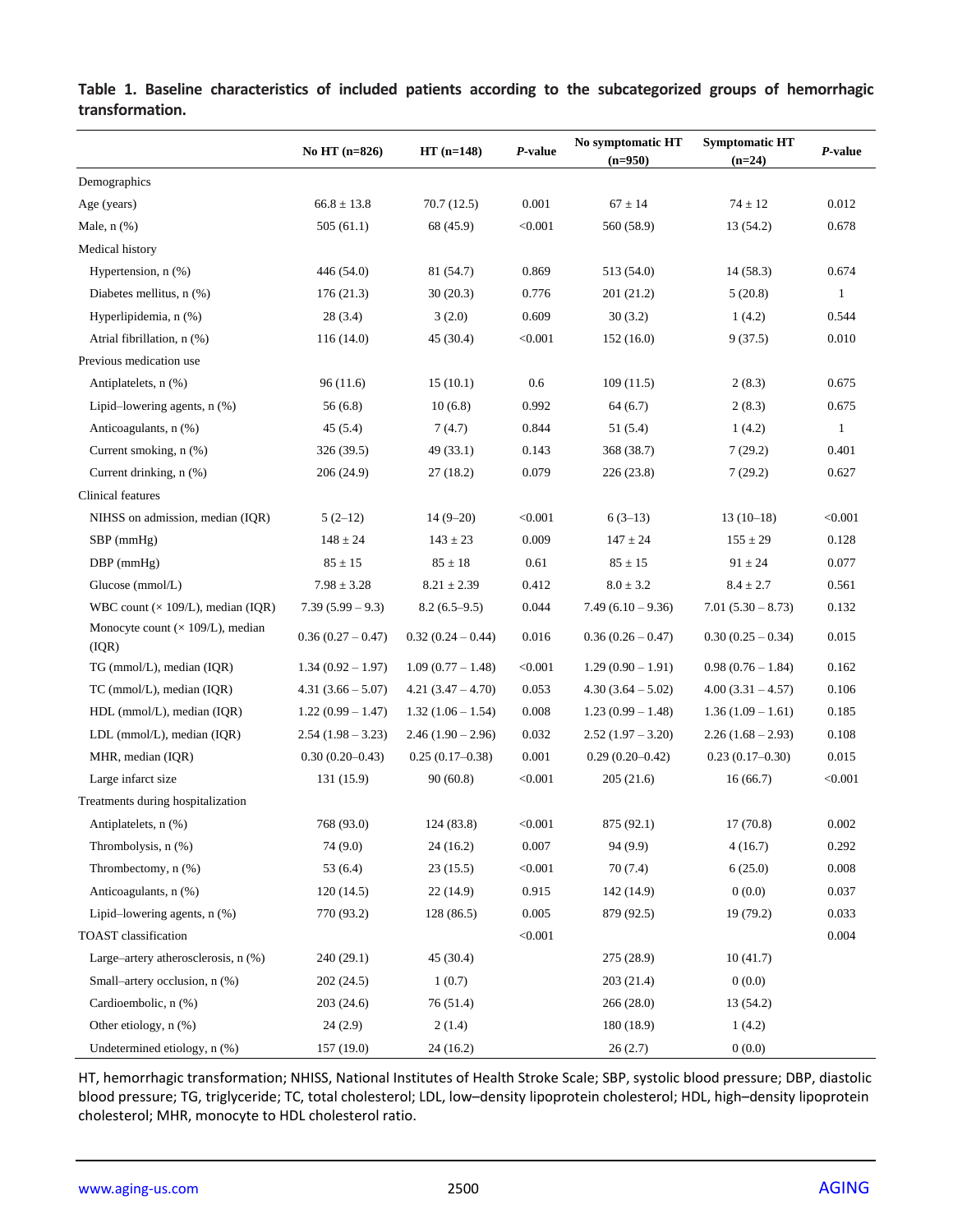|  |  |  | Table 2. Multivariate logistic regression analysis between MHR and hemorrhagic transformation. |  |
|--|--|--|------------------------------------------------------------------------------------------------|--|
|--|--|--|------------------------------------------------------------------------------------------------|--|

|                         | unadjusted          |                 | <b>Model 1</b>      |                 | <b>Model 2</b>      |                 |
|-------------------------|---------------------|-----------------|---------------------|-----------------|---------------------|-----------------|
|                         | <b>OR (95% CI)</b>  | <i>P</i> -value | <b>OR (95% CI)</b>  | <i>P</i> -value | <b>OR (95% CI)</b>  | <i>P</i> -value |
| MHR (Per 1 SD increase) | $0.24(0.08-0.71)$   | 0.010           | $0.26(0.08 - 0.91)$ | 0.034           | $0.22(0.06 - 0.78)$ | 0.020           |
| Tertiles of MHR         |                     |                 |                     |                 |                     |                 |
| Tertile $1 \le 0.22$    | $1.85(1.21 - 2.82)$ | 0.004           | $1.75(1.06 - 2.89)$ | 0.029           | $1.81(1.08 - 3.01)$ | 0.024           |
| Tertile 2 (0.22 - 0.37) | $0.98(0.62 - 1.54)$ | 0.919           | $0.92(0.55 - 1.53)$ | 0.755           | $0.85(0.50 - 1.44)$ | 0.547           |
| Tertile $3 (> 0.37)$    |                     |                 |                     |                 |                     |                 |

Model 1: adjusted for age, sex, atrial fibrillation, drinking, National Institutes of Health Stroke Scale, systolic blood pressure, white blood cell, low-density lipoprotein cholesterol and large infarct size; Model 2: adjusted for covariates from Model 1 and further adjusted for antiplatelets, thrombolysis, thrombectomy, lipid-lowering agents after admission and the Trial of ORG 10172 in Acute Stroke Treatment classification. MHR, monocyte to high-density lipoprotein cholesterol ratio.

predictive factors of HT that are evident in studies focusing on reperfusion therapies. These factors included age, atrial fibrillation, greater NIHSS score, large infarct size, increased WBC counts and decreased low-density lipoprotein cholesterol [18–20]. Moreover, when stratified by reperfusion treatment, we observed no statistically significant difference in the association of MHR with HT, suggesting generalizability of our results.

The MHR value, defined as the division of monocyte count to HDL value, is a novel inflammatory indicator and is positively correlated with poor outcomes in several cardiovascular diseases [15, 21, 22]. Few studies have previously looked at the role of MHR in stroke. Findings from a population-based Chinese cohort indicated elevated MHR levels were significantly associated with higher prevalence of ischemic stroke [23]. In addition, MHR has been reported to be an independent predictor of 30-day mortality in patients with acute ischemic stroke [24]. Furthermore, in patients with acute intracerebral hemorrhage, higher MHR was shown to be associated with increased risk of death or disability [25]. However, studies specifically focused on the association between MHR and HT in humans have not been found. In the present study, we demonstrated that low admission MHR was associated with increased risk of HT and symptomatic HT after ischemic stroke.



**Figure 1.** Multiple spline regression analyses were used to analyze the association between MHR and HT, (**A**) symptomatic HT (**B**) with three knots (at the 10th, 50th, 90th percentiles). Solid line indicates adjusted odds ratios, and dotted line indicates 95% confidence intervals. Reference of MHR was the midpoint (0.57). Odds ratios for HT were adjusted for age, sex, atrial fibrillation, drinking, NIHSS, systolic blood pressure, white blood cell, low-density lipoprotein cholesterol, large infarct size, antiplatelets, thrombolysis, thrombectomy, lipid-lowering agents after admission and TOAST classification, and for symptomatic HT were adjusted for NIHSS and large infarct size. MHR, monocyte to high-density lipoprotein cholesterol ratio; HT, hemorrhagic transformation; NIHSS, National Institutes of Health Stroke Scale score; TOAST, the Trial of ORG 10172 in Acute Stroke Treatment.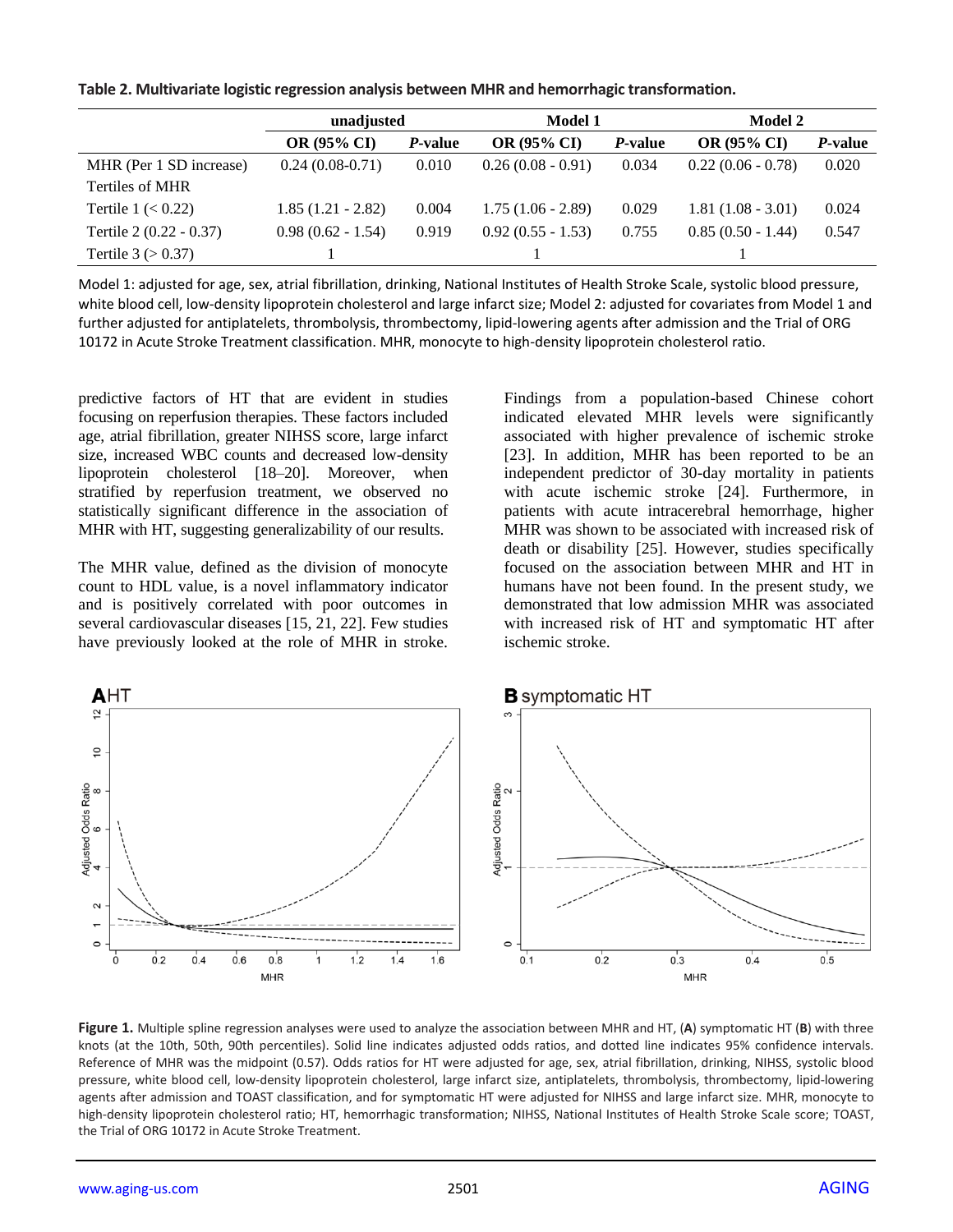The mechanism by which MHR exerts a protective effect of HT is not clear. Several possible explanations have been proposed. The first explanation is related to the dual role of monocytes/macrophagocytes. Distinct subpopulations of monocytes/macrophages may critically determine the outcome of lesion-associated inflammation [26]. Many investigations have indicated that monocytes/macrophagocytes play an important role in the pro-inflammatory process, in which M1 macrophagocyte is a detrimental factor [27–29]. Indeed, apart from proinflammatory effects, monocytes/macrophagocytes have noticeable antiinflammatory effects, mainly by M2 macrophagocytes. In animal experiments, M2 macrophagocytes release anti-inflammatory mediators such as transforming growth factor - β1 to prevent hemorrhagic infarct transformation [11]. Additionally, M2 macrophagocytes may enhance repair of brain endothelial cells and promote angiogenesis [30], which could maintain integrity of blood brain barrier, thus preventing HT eventually [18]. The second explanation is in regarding to HDL cholesterol. HDL plays a vital role in antiatherosclerosis, anti-inflammation and antioxidant stress, [31], which may reduce breakdown of blood brain

| <b>Subgroups</b>               | N   | Adjusted OR (95%CI)<br>HT (%) |   |                     | P for<br>interaction |  |  |
|--------------------------------|-----|-------------------------------|---|---------------------|----------------------|--|--|
| Age                            |     |                               |   |                     |                      |  |  |
| < 60                           | 256 | 26 (10.2)                     |   | $0.26(0.02-3.03)$   | 0.938                |  |  |
| $\geq 60$                      | 718 | 122 (17.0)                    |   | $0.29(0.08-1.10)$   |                      |  |  |
| Sex                            |     |                               |   |                     |                      |  |  |
| Female                         | 401 | 80 (20.0)                     |   | $0.22(0.04-1.30)$   | 0.764                |  |  |
| Male                           | 573 | 68 (11.9)                     |   | $0.31(0.07-1.45)$   |                      |  |  |
| <b>Atrial fibrillation</b>     |     |                               |   |                     |                      |  |  |
| No                             | 813 | 103 (12.7)                    |   | $0.30(0.08-1.18)$   | 0.748                |  |  |
| Yes                            | 161 | 45 (28.0)                     |   | $0.20(0.02 - 1.75)$ |                      |  |  |
| <b>Drinking</b>                |     |                               |   |                     |                      |  |  |
| No                             | 741 | 121 (16.3)                    | н | $0.16(0.04-0.64)$   | 0.126                |  |  |
| Yes                            | 233 | 27(11.6)                      |   | 1.33 (0.14-12.56)   |                      |  |  |
| <b>NIHSS</b>                   |     |                               |   |                     |                      |  |  |
| < 15                           | 757 | 87 (11.5)                     |   | $0.50(0.13-1.88)$   | 0.171                |  |  |
| $\geq 15$                      | 217 | 61(28.1)                      |   | $0.09(0.01-0.72)$   |                      |  |  |
| <b>Systolic blood pressure</b> |     |                               |   |                     |                      |  |  |
| < 140                          | 366 | 67(18.3)                      |   | $0.17(0.03-0.96)$   | 0.477                |  |  |
| $\geq 140$                     | 608 | 81 (13.3)                     |   | $0.39(0.08-1.83)$   |                      |  |  |
| <b>LDL</b>                     |     |                               |   |                     |                      |  |  |
| < 2.52                         | 486 | 81 (16.7)                     |   | $0.17(0.04 - 0.79)$ | 0.346                |  |  |
| $\geq 2.52$                    | 488 | 67(13.7)                      |   | $0.52(0.09-3.02)$   |                      |  |  |
| <b>Antiplatelets</b>           |     |                               |   |                     |                      |  |  |
| No                             | 82  | 24 (29.3)                     |   | $0.08(0.00-1.74)$   | 0.389                |  |  |
| Yes                            | 892 | 124 (13.9)                    |   | $0.33(0.09-1.17)$   |                      |  |  |
| <b>Reperfusion therapy</b>     |     |                               |   |                     |                      |  |  |
| No                             | 813 | 107 (13.2)                    |   | $0.24(0.06-0.94)$   | 0.741                |  |  |
| Yes                            | 161 | 41 (25.5)                     |   | $0.37(0.04 - 3.61)$ |                      |  |  |
| <b>Stroke subtype</b>          |     |                               |   |                     |                      |  |  |
| Noncardioembolic               | 695 | 72 (10.4)                     |   | $0.59(0.13 - 2.62)$ | 0.125                |  |  |
| Cardioembolic                  | 279 | 76 (27.2)                     |   | $0.10(0.02 - 0.59)$ |                      |  |  |

**Figure 2. Stratified logistic regression analysis to identify variables that modify the correlation between MHR and HT.** Above model adjusted for age, sex, atrial fibrillation, NIHSS, drinking, systolic blood pressure, LDL, antiplatelets, reperfusion therapy (thrombolysis/ thrombectomy) and stroke subtype. In each case, the model is not adjusted for the stratification variable. MHR, monocyte to high-density lipoprotein cholesterol ratio; HT, hemorrhagic transformation; NIHSS, National Institutes of Health Stroke Scale score; LDL, low-density lipoprotein cholesterol.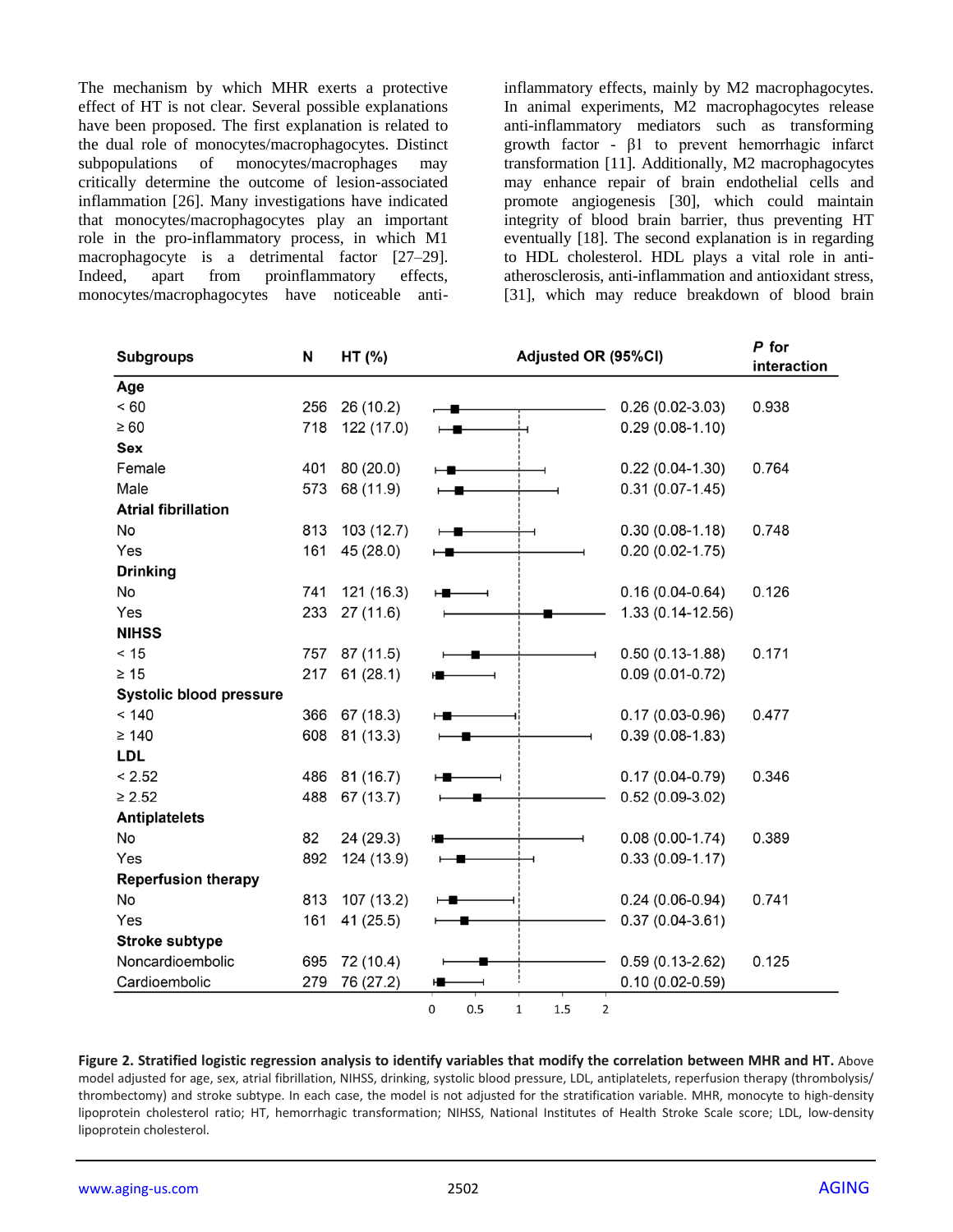barrier. However, existing studies have indicated paradoxical results that higher HDL levels on admission were associated with increased risk of HT [12, 13], which was in agreement with our results in univariate analyses. Additionally, some evidence suggests that HDL could inhibit adhesion of monocytes to endothelium [32], possibly leading to attenuated protective effect of M2 macrophagocytes. Despite these results, the exact roles of monocytes/macrophagocytes and HDL involved in HT are still unclear. Future research should aim to explore underlying mechanism in animal and human studies.

Although the present study provides new insights about influence of MHR on the risk of HT, it has some limitations. First, the present study was a retrospective analysis based on a single center stroke registry database. Therefore, these data may not reflect the whole Chinese population or other ethnic populations. Second, MHR was not dynamically measured, it was unknown whether temporal changes of MHR are related to HT. Third, the number of patients with HT or symptomatic HT was relatively low, which may limit the statistical power. Fourth, some patients were excluded for presenting HT on admission, without repeated imaging or no data on monocyte and HDL, which may lead to selection bias and limit the generalizability of our findings. Finally, residual confounding cannot be excluded as severe infection, nutrition status, and other complications after stroke possibly affect the MHR values. For these reasons, further studies are needed to verify our findings and to determine the underlying causes.

## **CONCLUSION**

Lower MHR was independently associated with increased risks of HT, especially symptomatic HT after acute ischemic stroke. MHR may serve as a promising marker for identifying patients with higher risk of HT and help clinicians choose appropriate treatment to avoid potential bleeding risks. Further preclinical and clinical studies are warranted to clarify the complex effects of the immune system and inflammation in the pathophysiology of ischemic stroke and HT.

## **MATERIALS AND METHODS**

#### **Subjects**

Data in this study were obtained from the Chengdu Stroke Registry, which consecutively recruited ischemic stroke patients admitted to the Department of Neurology, West China Hospital. Details of the registry has been described previously [33]. Patients aged  $\geq 18$ years admitted within 24 h of stroke onset between January 2016 to September 2018 were considered eligible. Diagnosis of ischemic stroke was made according to the World Health Organization criteria [34] and confirmed by CT or MRI. Exclusion criteria were: (1) occurrence of HT at hospital admission; (2) without a second CT or MRI scan; (3) lack of data on serum monocyte or HDL within 24 h of admission. In addition, 100 healthy controls  $(64.9 \pm 6.9 \text{ years}; 60$ males) without ischemic stroke were included from our hospital during physical check-ups. This study was approved by the Biomedical Research Ethics Committee of West China Hospital, Sichuan University, and conformed to local and international ethical criteria. Informed consent was obtained from patients or their next of kin.

## **Data collection**

We used a standardized form to collect demographics, vascular risk factors (hypertension, diabetes mellitus, hyperlipidemia, atrial fibrillation, current smoking and drinking), previous medication use (antiplatelets, lipid-lowering agents and anticoagulants), baseline blood pressure, and treatments during hospitalization. Trained neurologists assessed the baseline stroke severity using NIHSS and determined the probable stroke etiology based on TOAST classification [35]. Venous blood samples were collected within 24 h of hospital admission and delivered to the laboratory department of our hospital. WBC counts and their differentials were measured by automated cell counters with standard techniques. Lipid profiles and other biochemical indices were analyzed enzymatically via automatic biochemical analyzer. The MHR was calculated by dividing the monocyte count and HDL level. All patients underwent a head CT on admission, followed by scheduled MRI within 7 days after admission or repeated CT when clinical worsening occurred. MRI were performed using 3.0 Tesla Siemens Trio MR scanner. Details of the MRI parameters have been described in our previous study [36]. Large infarct size was defined as parenchymal hypoattenuation involving more than 1/3 of the middle cerebral artery territory.

#### **Definition of HT**

HT is referring to the hemorrhage within the infarct territory or parenchyma hemorrhage outside the infarct zone that was detected later on follow up CT or MRI, but not on initial CT [37]. Symptomatic HT is defined as hemorrhage that is associated with any decline in neurologic status [38]. Two trained researchers blind to clinical data rated HT on imaging. Disagreement was resolved by consensus or consulting a third neurologist.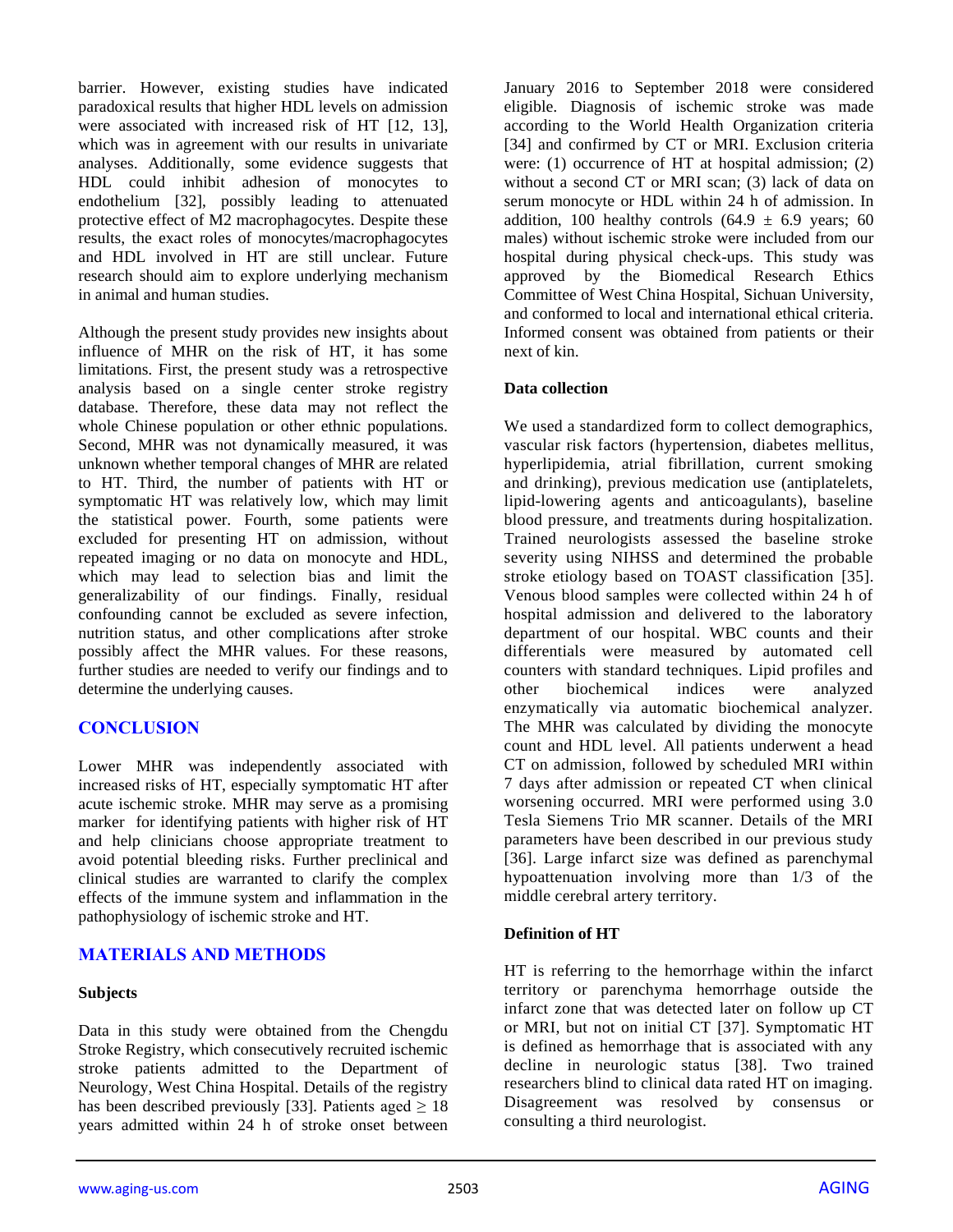#### **Statistical analysis**

Continuous variables were presented as Mean  $\pm$  SD or median (IQR) and were analyzed with Student's t test and Mann–Whitney U test. Categorical variables were represented as frequencies (percentage) and compared using the chi-squared test or Fisher's exact test. Logistic regression was performed to estimate the association between MHR and HT. Variables with  $P < 0.1$  in the univariate analysis or established predictors of HT were further adjusted in multivariate logistic regression model. Unadjusted and adjusted OR and 95% CI were calculated. In addition, we used logistic regression model with restricted cubic splines to explore the pattern and magnitude of the association between MHR (continuous variable) and HT with three knots (at the 10th, 50th, 90th percentiles), adjusting for covariates. Stratified logistic regression models were used to perform subgroup analyses. Interactions between MHR and stratified factors were tested by the likelihood ratio test. All statistical analyses were performed using Stata 15.0 (StataCorp LP, College Station, TX, USA), and R version 3.4.3 (R Foundation for Statistical Computing, Vienna, Austria). A two-tailed *P* < 0.05 was considered statistically significant.

## **AUTHOR CONTRIBUTIONS**

ML and BW designed the study, supervised and offered guidance to all authors, and revised the manuscript. YW and YC collected the clinical data, performed statistical analysis and drafted the manuscript. QS and CW collected the imaging data and critical revision of the manuscript. JL was involved in statistical analysis and critical revision of the manuscript. All authors read and approved the final manuscript.

# **CONFLICTS OF INTEREST**

The authors declare that they have no conflicts of interest.

# **FUNDING**

This study was supported by the Major International (Regional) Joint Research Project, National Natural Science Foundation of China (81620108009), the National Key Research and Development Program of China, Ministry of Science and Technology of China (2016YFC1300500-505), and the 1·3·5 project for disciplines of excellence, West China Hospital, Sichuan University (ZYGD18009).

## **REFERENCES**

1. Álvarez-Sabín J, Maisterra O, Santamarina E, Kase CS. Factors influencing haemorrhagic transformation in

ischaemic stroke. Lancet Neurol. 2013; 12:689–705. [https://doi.org/10.1016/S1474-4422\(13\)70055-3](https://doi.org/10.1016/S1474-4422%2813%2970055-3) PMI[D:23726850](https://www.ncbi.nlm.nih.gov/pubmed/23726850)

2. Liu B, Wang D, Hao Z, Li D, Zhang J, Liu J, Liu M. Reduction in estimated glomerular filtration rate (eGFR) results in an increased risk of spontaneous hemorrhagic transformation in patients with largeartery atherosclerosis stroke. Curr Neurovasc Res. 2016; 13:75–81.

[https://doi.org/10.2174/156720261266615102715144](https://doi.org/10.2174/1567202612666151027151445) [5](https://doi.org/10.2174/1567202612666151027151445) PMI[D:26503023](https://www.ncbi.nlm.nih.gov/pubmed/26503023)

- 3. Lokeskrawee T, Muengtaweepongsa S, Patumanond J, Tiamkao S, Thamangraksat T, Phankhian P, Pleumpanupat P, Sribussara P, Kitjavijit T, Supap A, Rattanaphibool W, Prisiri J. Prediction of symptomatic intracranial hemorrhage after intravenous thrombolysis in acute ischemic stroke: the symptomatic intracranial hemorrhage score. J Stroke Cerebrovasc Dis. 2017; 26:2622–29. [https://doi.org/10.1016/j.jstrokecerebrovasdis.2017.0](https://doi.org/10.1016/j.jstrokecerebrovasdis.2017.06.030) [6.030](https://doi.org/10.1016/j.jstrokecerebrovasdis.2017.06.030) PMID[:28826584](https://www.ncbi.nlm.nih.gov/pubmed/28826584)
- 4. Hao Y, Yang D, Wang H, Zi W, Zhang M, Geng Y, Zhou Z, Wang W, Xu H, Tian X, Lv P, Liu Y, Xiong Y, et al, and ACTUAL Investigators (Endovascular treatment for acute anterior circulation ischemic stroke registry). Predictors for symptomatic intracranial hemorrhage after endovascular treatment of acute ischemic stroke. Stroke. 2017; 48:1203–09. <https://doi.org/10.1161/STROKEAHA.116.016368>

PMI[D:28373302](https://www.ncbi.nlm.nih.gov/pubmed/28373302)

- 5. Wang Y, Wei C, Song Q, Liu J, Cheng Y, Li Y, Wu B, Liu M. Reduction in the ratio of low-density lipoprotein cholesterol to high-density lipoprotein cholesterol is associated with increased risks of hemorrhagic transformation in patients with acute ischemic stroke. Curr Neurovasc Res. 2019; 16:266–72. [https://doi.org/10.2174/156720261666619061915191](https://doi.org/10.2174/1567202616666190619151914) [4](https://doi.org/10.2174/1567202616666190619151914) PMI[D:31258087](https://www.ncbi.nlm.nih.gov/pubmed/31258087)
- 6. Zhang J, Yang Y, Sun H, Xing Y. Hemorrhagic transformation after cerebral infarction: current concepts and challenges. Ann Transl Med. 2014; 2:81. <https://doi.org/10.3978/j.issn.2305-5839.2014.08.08> PMI[D:25333056](https://www.ncbi.nlm.nih.gov/pubmed/25333056)
- 7. Wu S, Wu B, Liu M, Chen Z, Wang W, Anderson CS, Sandercock P, Wang Y, Huang Y, Cui L, Pu C, Jia J, Zhang T, et al, and China Stroke Study Collaboration. Stroke in China: advances and challenges in epidemiology, prevention, and management. Lancet Neurol. 2019; 18:394–405.

[https://doi.org/10.1016/S1474-4422\(18\)30500-3](https://doi.org/10.1016/S1474-4422%2818%2930500-3) PMI[D:30878104](https://www.ncbi.nlm.nih.gov/pubmed/30878104)

8. Jickling GC, Liu D, Stamova B, Ander BP, Zhan X, Lu A, Sharp FR. Hemorrhagic transformation after ischemic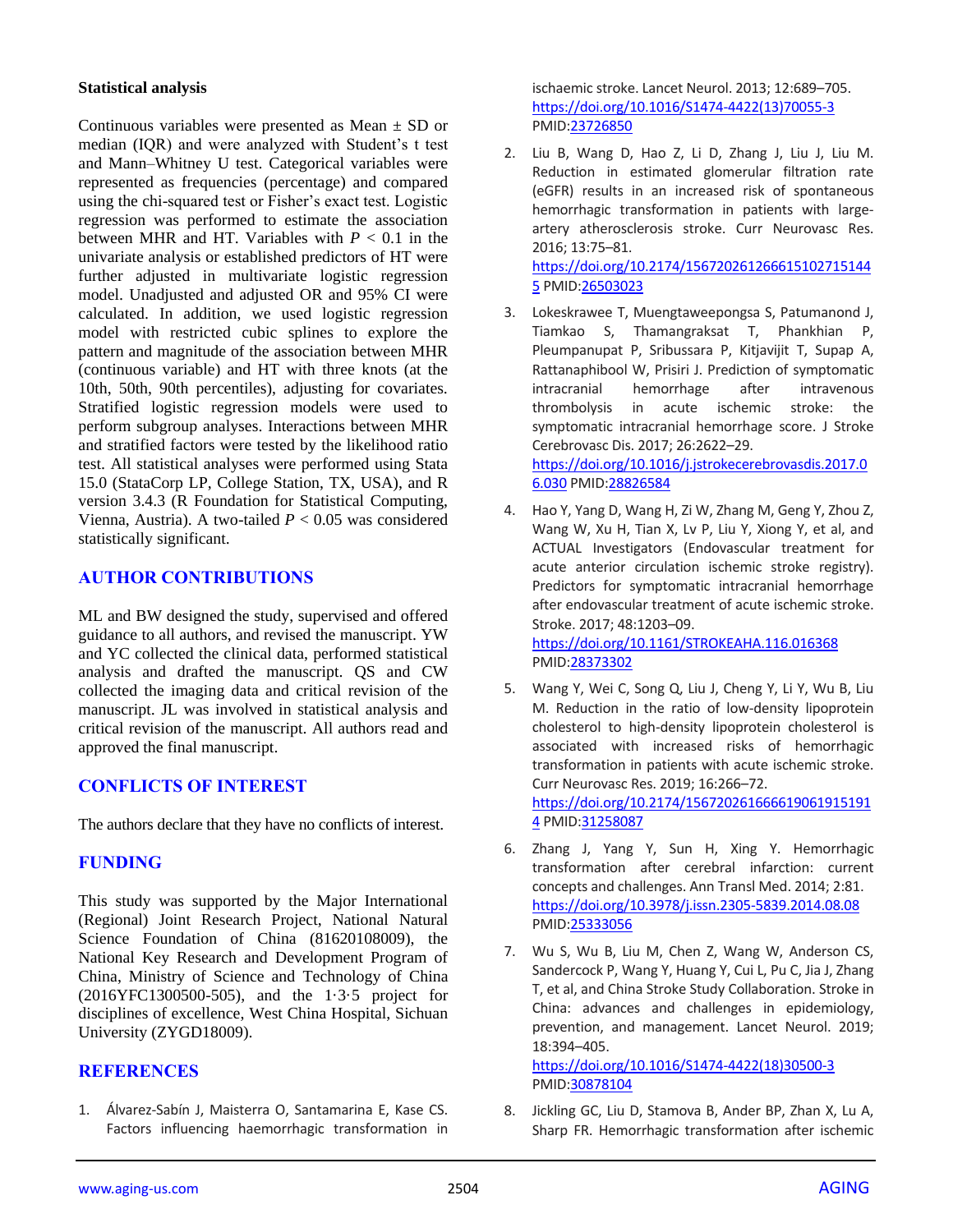stroke in animals and humans. J Cereb Blood Flow Metab. 2014; 34:185–99. <https://doi.org/10.1038/jcbfm.2013.203> PMID[:24281743](https://www.ncbi.nlm.nih.gov/pubmed/24281743)

- 9. Gliem M, Schwaninger M, Jander S. Protective features of peripheral monocytes/macrophages in stroke. Biochim Biophys Acta. 2016; 1862:329–38. <https://doi.org/10.1016/j.bbadis.2015.11.004> PMID[:26584587](https://www.ncbi.nlm.nih.gov/pubmed/26584587)
- 10. Urra X, Villamor N, Amaro S, Gómez-Choco M, Obach V, Oleaga L, Planas AM, Chamorro A. Monocyte subtypes predict clinical course and prognosis in human stroke. J Cereb Blood Flow Metab. 2009; 29:994–1002. <https://doi.org/10.1038/jcbfm.2009.25> PMID[:19293821](https://www.ncbi.nlm.nih.gov/pubmed/19293821)
- 11. Gliem M, Mausberg AK, Lee JI, Simiantonakis I, van Rooijen N, Hartung HP, Jander S. Macrophages prevent hemorrhagic infarct transformation in murine stroke models. Ann Neurol. 2012; 71:743–52. <https://doi.org/10.1002/ana.23529> PMI[D:22718543](https://www.ncbi.nlm.nih.gov/pubmed/22718543)
- 12. Messé SR, Pervez MA, Smith EE, Siddique KA, Hellkamp AS, Saver JL, Bhatt DL, Fonarow GC, Peterson ED, Schwamm LH. Lipid profile, lipid-lowering medications, and intracerebral hemorrhage after tPA in get with the guidelines-stroke. Stroke. 2013; 44:1354–59. <https://doi.org/10.1161/STROKEAHA.111.671966> PMID[:23493734](https://www.ncbi.nlm.nih.gov/pubmed/23493734)
- 13. Lin SF, Chao AC, Hu HH, Lin RT, Chen CH, Chan L, Lin HJ, Sun Y, Lin YY, Chen PL, Lin SK, Wei CY, Lin YT, et al, and Taiwan Thrombolytic Therapy for Acute Ischemic Stroke (TTT-AIS) Study Group. Low cholesterol levels increase symptomatic intracranial hemorrhage rates after intravenous thrombolysis: a multicenter cohort validation study. J Atheroscler Thromb. 2019; 26: 513–27.

<https://doi.org/10.5551/jat.46151> PMID[:30464112](https://www.ncbi.nlm.nih.gov/pubmed/30464112)

- 14. Lin TC, Lin YK, Chen CI, Chan L, Chi NF, Yuan RY, Sheu JJ, Wei CR, Tsai JP, Yeh TH. Serum lipid level is not associated with symptomatic intracerebral hemorrhage after intravenous thrombolysis for acute ischemic stroke. PeerJ. 2018; 6:e6021. <https://doi.org/10.7717/peerj.6021> PMI[D:30505640](https://www.ncbi.nlm.nih.gov/pubmed/30505640)
- 15. Ganjali S, Gotto AM Jr, Ruscica M, Atkin SL, Butler AE, Banach M, Sahebkar A. Monocyte-to-HDL-cholesterol ratio as a prognostic marker in cardiovascular diseases. J Cell Physiol. 2018; 233:9237–46.

<https://doi.org/10.1002/jcp.27028> PMI[D:30076716](https://www.ncbi.nlm.nih.gov/pubmed/30076716)

16. Acikgoz N, Kurtoğlu E, Yagmur J, Kapicioglu Y, Cansel M, Ermis N. Elevated monocyte to high-density lipoprotein cholesterol ratio and endothelial dysfunction in behçet disease. Angiology. 2018;

69:65–70. <https://doi.org/10.1177/0003319717704748> PMI[D:28421814](https://www.ncbi.nlm.nih.gov/pubmed/28421814)

- 17. Wang Q, Meng Y, Cao W, Du W, Liu Y, Yan Y, Luo L, Ma X. Association of monocyte to high-density lipoprotein cholesterol ratio with carotid artery intima-media thickness in patients with systemic lupus erythematosus. Biomark Med. 2018; 12:359–64. <https://doi.org/10.2217/bmm-2016-0362> PMI[D:29569475](https://www.ncbi.nlm.nih.gov/pubmed/29569475)
- 18. Yaghi S, Willey JZ, Cucchiara B, Goldstein JN, Gonzales NR, Khatri P, Kim LJ, Mayer SA, Sheth KN, Schwamm LH, and American Heart Association Stroke Council; Council on Cardiovascular and Stroke Nursing; Council on Clinical Cardiology; and Council on Quality of Care and Outcomes Research. Treatment and outcome of hemorrhagic transformation after intravenous alteplase in acute ischemic stroke: a scientific statement for healthcare professionals from the American heart association/American stroke association. Stroke. 2017; 48:e343–61. <https://doi.org/10.1161/STR.0000000000000152> PMI[D:29097489](https://www.ncbi.nlm.nih.gov/pubmed/29097489)
- 19. Hao Z, Yang C, Xiang L, Wu B, Liu M. Risk factors for intracranial hemorrhage after mechanical thrombectomy: a systematic review and meta-analysis. Expert Rev Neurother. 2019; 19:927–35. <https://doi.org/10.1080/14737175.2019.1632191> PMI[D:31200607](https://www.ncbi.nlm.nih.gov/pubmed/31200607)
- 20. Whiteley WN, Slot KB, Fernandes P, Sandercock P, Wardlaw J. Risk factors for intracranial hemorrhage in acute ischemic stroke patients treated with recombinant tissue plasminogen activator: a systematic review and meta-analysis of 55 studies. Stroke. 2012; 43:2904–09.

<https://doi.org/10.1161/STROKEAHA.112.665331> PMI[D:22996959](https://www.ncbi.nlm.nih.gov/pubmed/22996959)

- 21. Wei XB, Chen F, Huang JL, He PC, Wei YX, Tan N, Chen JY, Yu DQ, Liu YH. Novel risk biomarker for infective endocarditis patients with normal left ventricular ejection fraction - monocyte to high-density lipoprotein cholesterol ratio. Circ J. 2017; 82:283–88. <https://doi.org/10.1253/circj.CJ-17-0427> PMI[D:28781332](https://www.ncbi.nlm.nih.gov/pubmed/28781332)
- 22. Ekizler FA, Cay S. A novel marker of persistent left ventricular systolic dysfunction in patients with peripartum cardiomyopathy: monocyte count- to- HDL cholesterol ratio. BMC Cardiovasc Disord. 2019; 19:114.

<https://doi.org/10.1186/s12872-019-1100-9> PMI[D:31092205](https://www.ncbi.nlm.nih.gov/pubmed/31092205)

23. Wang HY, Shi WR, Yi X, Zhou YP, Wang ZQ, Sun YX. Assessing the performance of monocyte to high